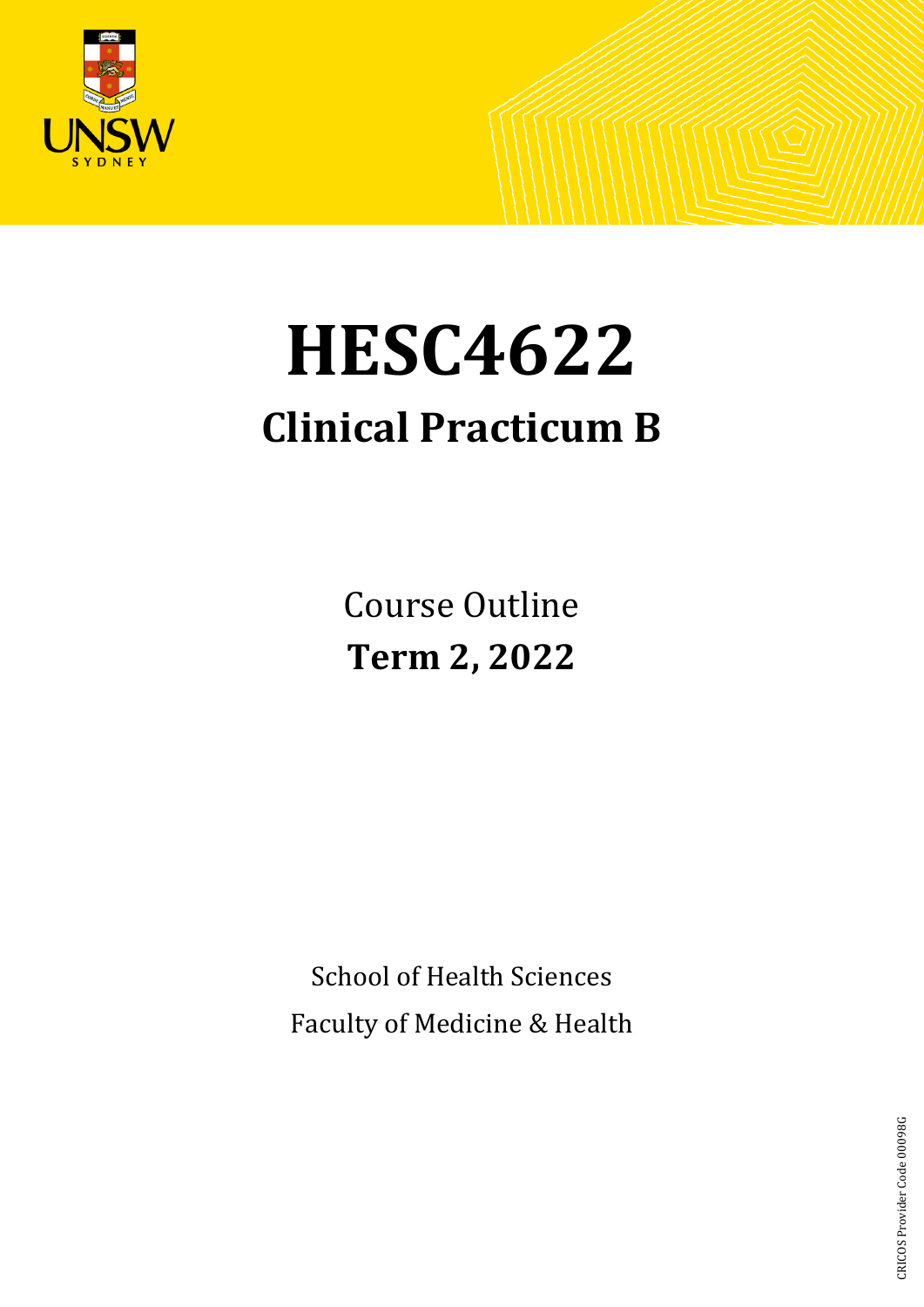# **Table of Contents**

| 1. Staff                                                                      | 3  |
|-------------------------------------------------------------------------------|----|
| 2. Course information                                                         | 3  |
| 2.1 Course summary                                                            | 3  |
| 2.2 Course aims                                                               | 4  |
| 2.3 Course learning outcomes (CLO)                                            | 4  |
| 2.4 Relationship between course and program learning outcomes and assessments | 5  |
| 3. Strategies and approaches to learning                                      | 6  |
| 3.1 Learning and teaching activities                                          | 6  |
| 3.2 Expectations of students                                                  | 6  |
| 4. Course schedule and structure                                              | 8  |
| 5. Assessment                                                                 | 9  |
| 5.1 Assessment tasks                                                          | 9  |
| 5.2 Assessment criteria and standards                                         | 11 |
| 5.3 Submission of assessment tasks                                            | 12 |
| 5.4 Feedback on assessment                                                    | 13 |
| 6. Academic integrity, referencing and plagiarism                             | 13 |
| 7. Readings and resources                                                     | 13 |
| 8. Administrative matters                                                     | 14 |
| 9. Additional support for students                                            | 16 |
| 10. Health and Safety                                                         | 16 |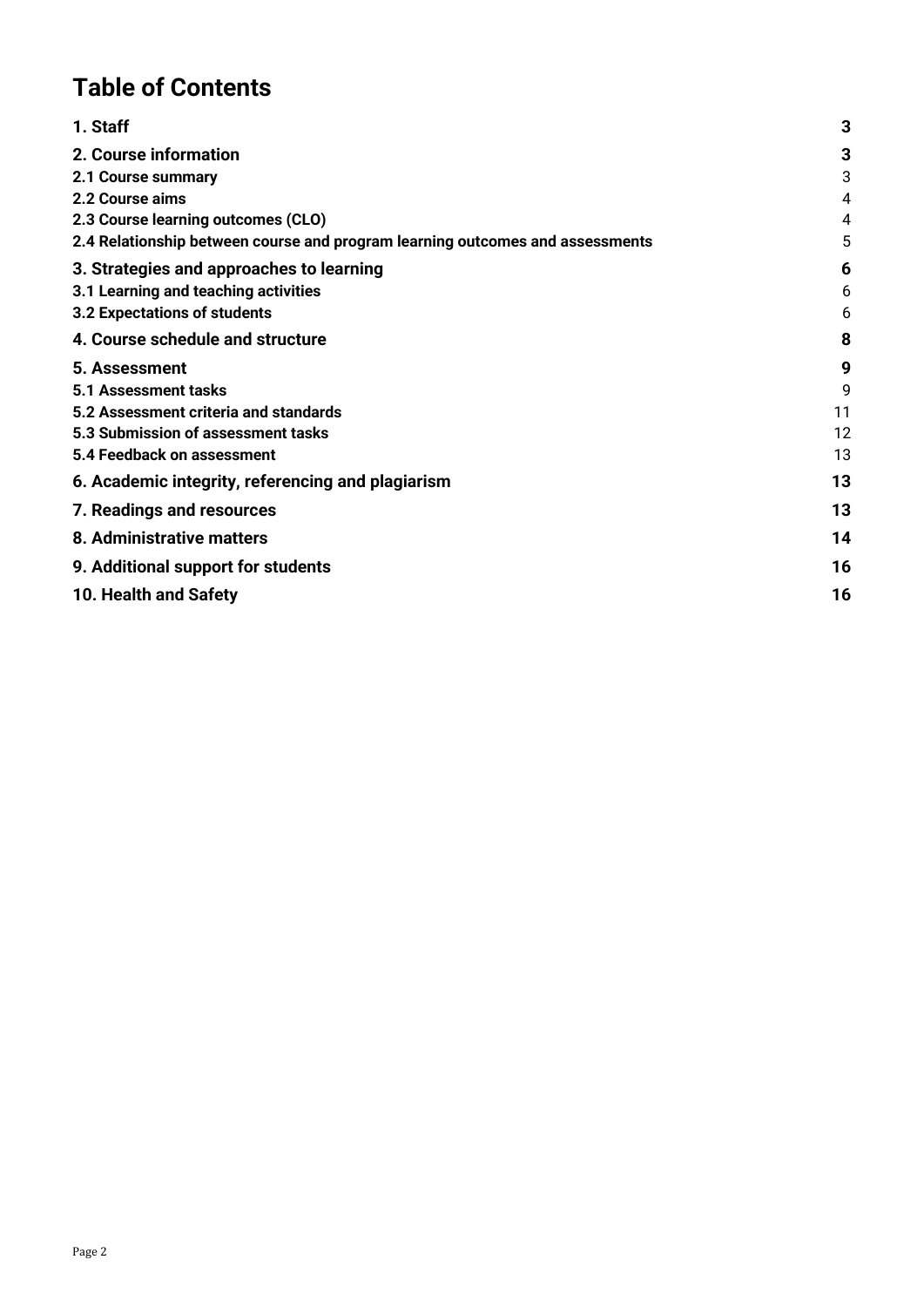# <span id="page-2-0"></span>1. **Staff**

| <b>Position</b>          | <b>Name</b>                      | <b>Email</b>                              | <b>Consultation times Contact Details</b>                                                                                         |                                                                                                       |
|--------------------------|----------------------------------|-------------------------------------------|-----------------------------------------------------------------------------------------------------------------------------------|-------------------------------------------------------------------------------------------------------|
| Course Co-<br>Convenor   | Mandy<br>Hagstrom                | 4611.4622.convenor<br><u>@unsw.edu.au</u> | 9:00-9:30 Monday<br>(Boris)                                                                                                       |                                                                                                       |
| Course Co-<br>Convenor   | <b>Belinda</b><br>Parmenter      |                                           | 11:30-12:00<br>Tuesday (Mandy)                                                                                                    | A blackboard collaborate                                                                              |
| Course Co-<br>Convenor   | <b>Boris</b><br><b>Bojanovic</b> |                                           | <b>Consultation staff</b><br>may vary at times,<br>however a staff<br>member will<br>always be<br>available at the<br>above times | link will be available in<br>Moodle with staff<br>monitoring the live link at<br>the designated times |
| Practicum<br>Coordinator | Caroline<br>Fitzgerald           | exphys.prac@unsw.e<br>du.au               | 10am-12pm and<br>1-4pm Wed-Fri                                                                                                    | Please call via MS Teams<br>during office hours                                                       |

*A reminder that UNSW staff will endeavour to respond to all communication within 2-3 business days of receipt during their office hours. We appreciate your patience.*

Please use the **Moodle discussion forum** as first port of call for questions as it is likely that if you have a question, your peers also have the same question. You may also receive a timelier response on the discussion forum as multiple staff may be monitoring this forum, alternatively your peers may also be able to provide you with the answer to your question.

# <span id="page-2-1"></span>**2. Course information**

Units of credit: 6

HESC4622 Pre-requisite: HESC4611

Teaching times and locations: Class Details [\(unsw.edu.au\)](http://timetable.unsw.edu.au/2022/HESC4611.html)

# <span id="page-2-2"></span>**2.1 Course summary**

This course will provide you with an opportunity to consolidate and extend clinical skills through the conduct of **200** clinical practicum hours at supervised placements, within an exercise science or exercise physiology workplace. Supervision will be provided by an accredited exercise scientist/physiologist or other suitably qualified health professional/s. These practicum hours are a requirement of the accrediting professional body (ESSA). Performance is monitored through a portfolio including logbooks, clinical workplace assessments (competencies), supervisor reports and placement evaluations, along with a final clinical examination.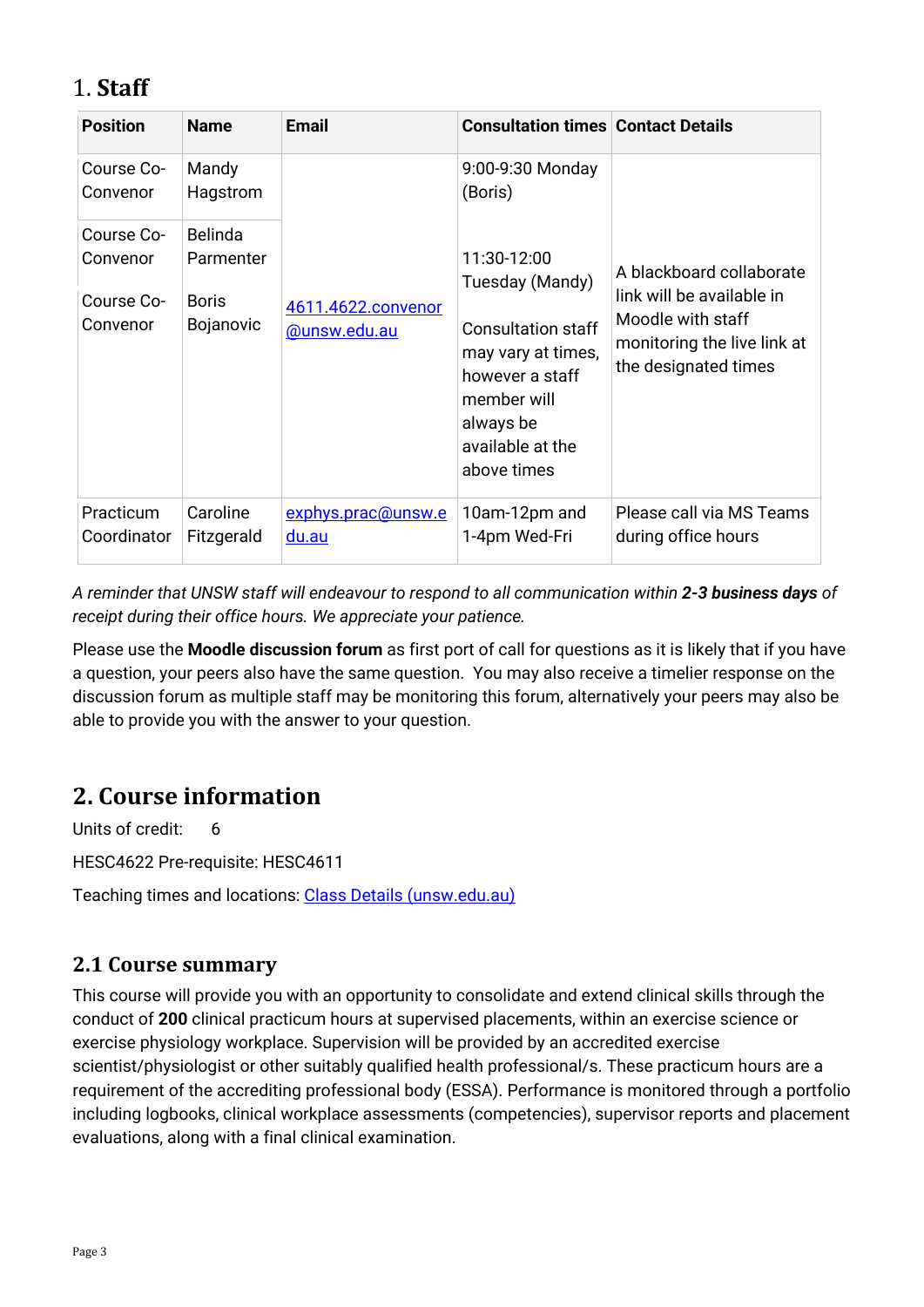To achieve full accreditation, you must demonstrate attainment of competency in exercise assessment and prescription and delivery within Clinical Practicum A/B by completing:

- Minimum 500 hours, consisting of at least:
	- o 140 hours Exercise Science, made up of:
		- Minimum 80 hours in exercise assessment, prescription and delivery for non-clinical populations
		- Up to 60 hours any other activities reflecting AES scope of practice.
	- $\circ$  360 hours Exercise Physiology, made up of:
		- **Minimum 200 hours in core areas of practice**
		- Remaining 160 hours in any area within AEP scope of practice ensuring:
			- $\rightarrow$  ≤100 hours emerging/niche areas of practice
- HESC4622 students: must also complete the **ESSA Standards & Compliance Online Course**

Note: If students are unable to demonstrate competency within these hours, they are required to complete additional practicum course/s to achieve competency. There are currently some allowances for partial hours with [provisional accreditation,](https://www.essa.org.au/Public/APPLY_NOW/Accreditation/Provisional_Accreditation.aspx) however competency must still be demonstrated.

# <span id="page-3-0"></span>**2.2 Course aims**

1. To provide an opportunity to consolidate and extend clinical skills through supervised placements in the workplace.

2. To enable development of a breadth of clinical skills through working with a wide variety of clinical populations and in different workplaces, encompassing clinics and hospitals.

3. To develop an understanding of professional practice requirements in an industry environment.

4. To provide students with opportunities to extend communication skills with clients and other allied health and medical professionals.

5. To allow students to explore areas of professional interest to assist in guiding future career paths.

6. To contribute towards the professional registration requirements of Exercise and Sports Science Australia (ESSA, www.essa.org.au) for registration as both an Accredited Exercise Scientist (AES) and Accredited Exercise Physiologist (AEP).

# <span id="page-3-1"></span>**2.3 Course learning outcomes (CLO)**

At the successful completion of this course you (the student) should be able to:

CLO 1. Independently assess lifestyle behaviours and functional capacity, and perform health-risk appraisal and exercise tests, for apparently-healthy and chronically-ill people

CLO 2. Prescribe physical activity and exercise programs to maintain and promote good health for apparently-healthy and chronically-ill people

CLO 3. Implement motivational and lifestyle behaviour-change strategies to facilitate behaviour change and enhance self-management

CLO 4. Communicate effectively with clients from diverse backgrounds, your clinical supervisor, and other health professionals working in a multi-disciplinary team

CLO 5. Educate clients on the benefits of physical activity for prevention and management of disease, injury and disability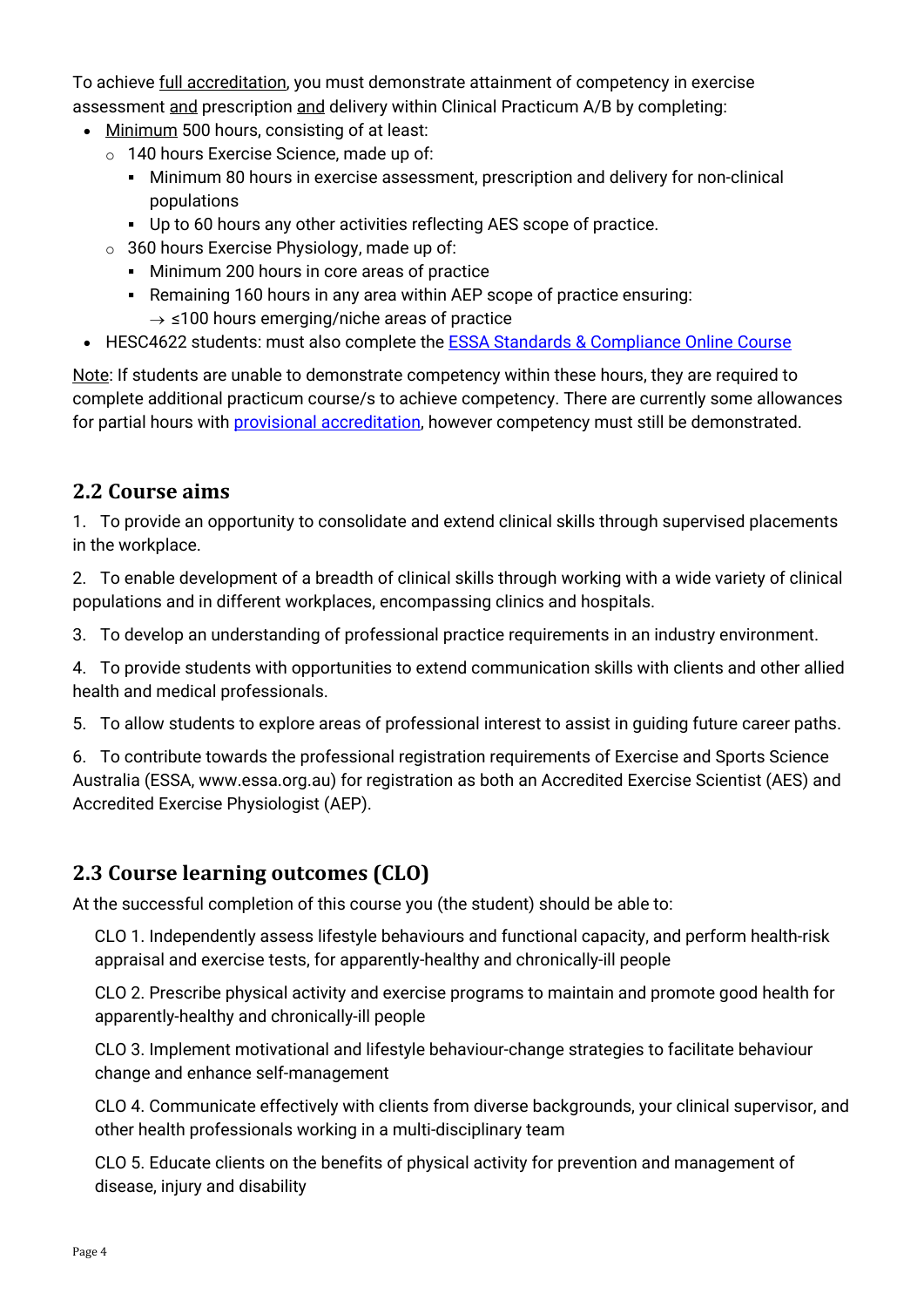CLO 6. Integrate your knowledge, skills and clinical experience of exercise physiology using reflective practice [See also: Student Advice –](https://teaching.unsw.edu.au/graduate-capabilities) Graduate Outcomes

# <span id="page-4-0"></span>**2.4 Relationship between course and program learning outcomes and assessments**

| <b>Course Learning</b><br><b>Outcome (CLO)</b> | <b>LO Statement</b>                                                                                                                                                                   | <b>Related Tasks &amp; Assessment</b>                                                                                                                                                           |
|------------------------------------------------|---------------------------------------------------------------------------------------------------------------------------------------------------------------------------------------|-------------------------------------------------------------------------------------------------------------------------------------------------------------------------------------------------|
| CLO <sub>1</sub>                               | Independently assess lifestyle behaviours<br>and functional capacity, and perform health-<br>risk appraisal and exercise tests, for<br>apparently- healthy and chronically-ill people | Practicum skills portfolio Part 1:<br>Practicum logbook<br><b>Objective Structured Clinical Exam</b><br>(OSCE)<br>Practicum Skills Portfolio Part 2:<br><b>Clinical Competencies Assessment</b> |
| CLO <sub>2</sub>                               | Prescribe physical activity and exercise<br>programs to maintain and promote good<br>health for apparently-healthy and chronically-<br>ill people                                     | Practicum skills portfolio Part 1:<br>Practicum logbook<br>Objective Structured Clinical Exam<br>(OSCE)<br>Practicum Skills Portfolio Part 2:<br><b>Clinical Competencies Assessment</b>        |
| CLO <sub>3</sub>                               | Implement motivational and lifestyle<br>behaviour-change strategies to facilitate<br>behaviour change and enhance self-<br>management                                                 | Practicum skills portfolio Part 1:<br>Practicum logbook<br>Objective Structured Clinical Exam<br>(OSCE)<br>Practicum Skills Portfolio Part 2:<br><b>Clinical Competencies Assessment</b>        |
| CLO <sub>4</sub>                               | Communicate effectively with clients from<br>diverse backgrounds, your clinical supervisor,<br>and other health professionals working in a<br>multi-disciplinary team                 | Practicum skills portfolio Part 1:<br>Practicum logbook<br>Objective Structured Clinical Exam<br>(OSCE)<br>Practicum Skills Portfolio Part 2:<br><b>Clinical Competencies Assessment</b>        |
| CLO <sub>5</sub>                               | Educate clients on the benefits of physical<br>activity for prevention and management of<br>disease, injury and disability                                                            | Practicum skills portfolio Part 1:<br>Practicum logbook<br><b>Objective Structured Clinical Exam</b><br>(OSCE)<br>Practicum Skills Portfolio Part 2:<br><b>Clinical Competencies Assessment</b> |
| CLO <sub>6</sub>                               | Integrate your knowledge, skills and clinical<br>experience of exercise physiology using<br>reflective practice                                                                       | Practicum Skills Portfolio Part 2:<br><b>Clinical Competencies Assessment</b>                                                                                                                   |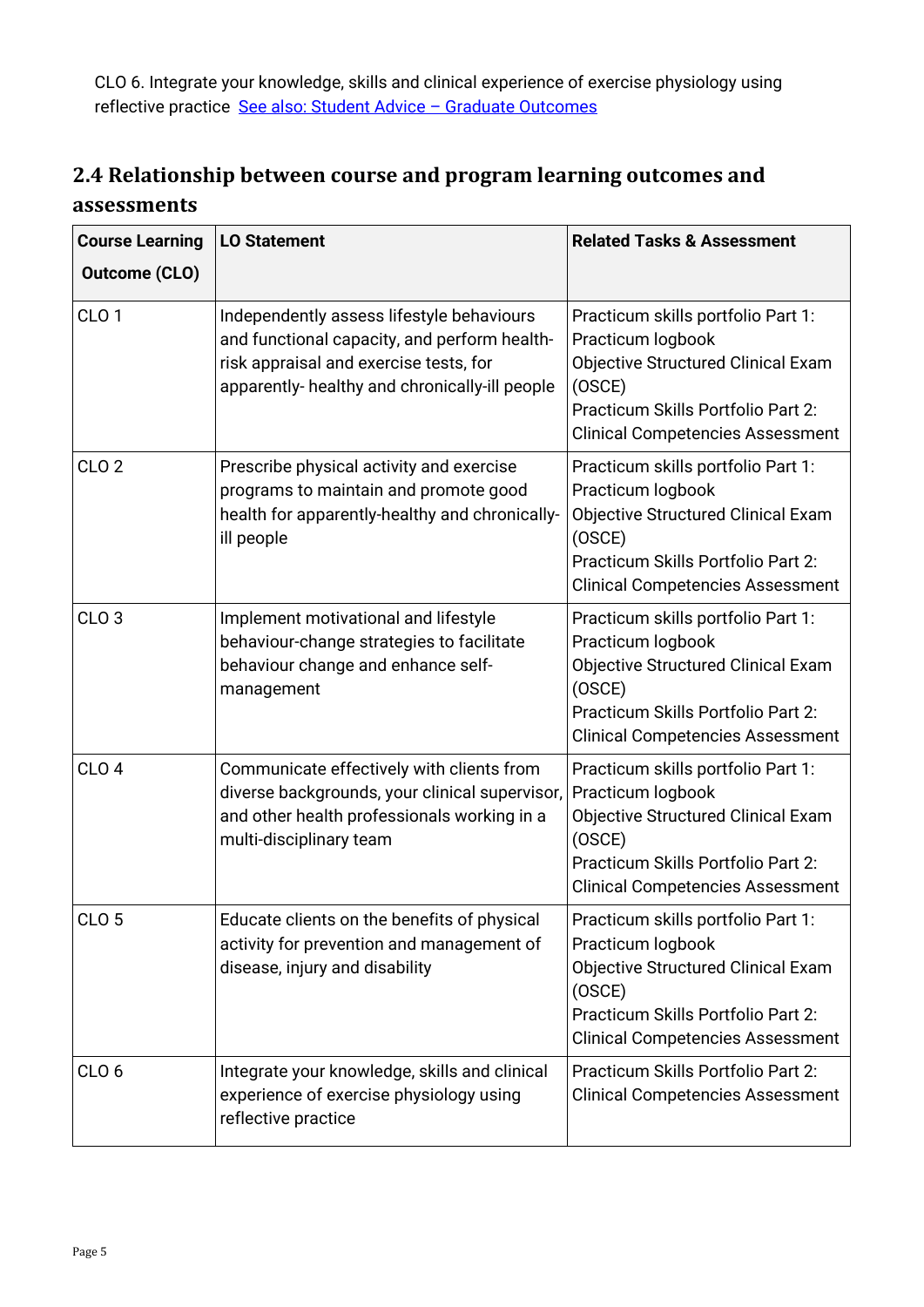# <span id="page-5-0"></span>**3. Strategies and approaches to learning**

# <span id="page-5-1"></span>**3.1 Learning and teaching activities**

This course utilises a combination of learning methods. Most of your learning will be completed during your Work Integrated Learning (WIL; practicum placement), where you will apply the theoretical knowledge gained throughout Stages 1-3 of your degree to AES/AEP professional practice.

There will be an online introductory lecture during o-week to provide information on course structure, expectations and assessments. Compulsory weekly tutorials will begin in week 1 which will be delivered face to face\*, to aid in development of your clinical competence. Knowledge and skills learned through both your practicum placement/s and tutorials will assist in preparing you for your final clinical examination.

*\* Adjustments will be made in line with COVID-19 as required.*

# <span id="page-5-2"></span>**3.2 Expectations of students**

This course involves study and learning activities both within UNSW and externally through clinical placements. The internal UNSW learning activities total approximately 10 hours throughout the term and students are expected (and strongly recommended) to do additional independent study.

**Face to face classes require 100% attendance as they have assessment items attached,** and as such require active engagement during each class from each student. Please **wear clothing/footwear suitable for exercise** as we will be practicing clinical skills in most tutorials. Please note, we cannot take into consideration any extra-curricular activities in the planning of your class which may include employment, voluntary work, recreational (e.g. sports) and external academic activities/courses (e.g. TAFE).

#### **Roles and responsibilities during your Work Integrated Learning activity**

Practicum placements should be a positive experience for both students and employers. At the completion of this course, students should have gained competence in their clinical skills.

Students also have responsibilities to ensure the safe and smooth operation of their practicum placement/s.

#### **Firstly, students must prepare for their practicum. This includes:**

- Reading all materials provided by UNSW staff to ensure that the requirements of the activity, especially any time commitments and travel involved, are fully understood.
- Making whatever arrangements are necessary to meet all time commitments e.g. considering caring responsibilities (for children or others), or travel and accommodation where necessary.
- Reading and signing the WIL Agreement and any other documents required (including placement specific materials e.g. Lifestyle Clinic, NSW Health).
- Submitting any required documentation such as police checks, working with children checks, and health checks by the deadlines set by UNSW staff.
- Completing any pre-WIL activity training designated by either UNSW staff and/or the partner organisation.

A workplace induction must be undertaken within the first few days and a risk assessment of the placement completed and submitted. The Practicum Coordinator will provide details of how and where to submit these documents.

#### **Throughout the WIL activity you are responsible for:**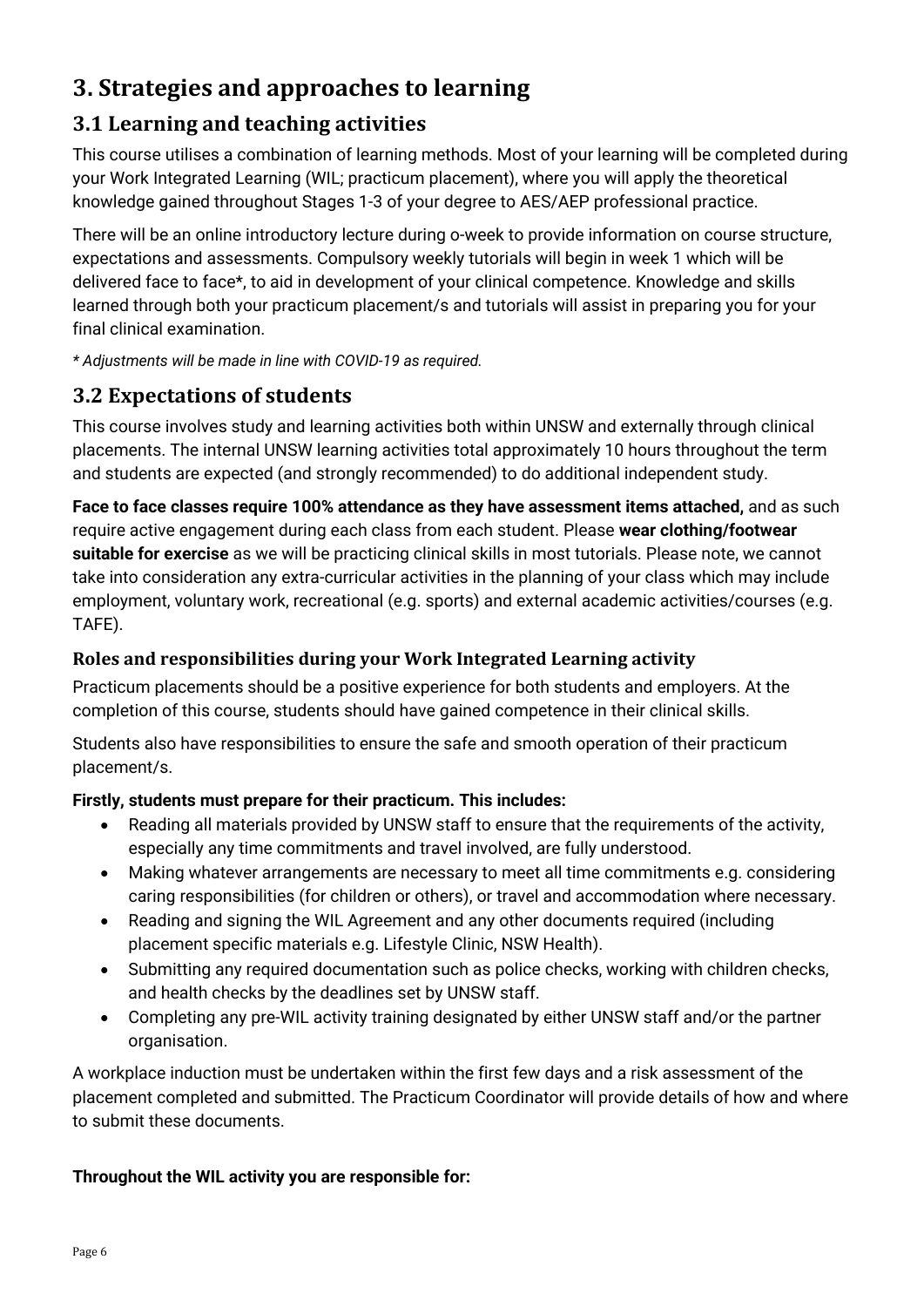- complying with the WIL Agreement, with reasonable directions of WIL staff, as well as with UNSW policies and procedures e.g. [Student Code of Conduct.](https://student.unsw.edu.au/conduct)
- meeting all the requirements associated with the WIL activity, the WIL course as a whole, and the program of study. This includes class-based and/or online learning activities and assessment tasks.

#### **The Student Code of Conduct also sets out expectations that your will:**

- treat all University staff, other students, and visitors to the University with courtesy, tolerance and respect. This extends to teaching staff in venues off-campus and online, and supervisors and others involved in workplace or clinical placements, fieldwork or other forms of a WIL activity.
- conduct yourself in an appropriate manner while on workplace or clinical placements, fieldwork or other forms of a WIL activity.
- ensure your actions or inactions as a student do not harm, or bring into disrepute, the University's reputation or good standing.

For more detail on all *[Roles and Responsibilities in Work Integrated Learning at UNSW](https://www.wil.unsw.edu.au/sites/default/files/documents/Roles-and-Responsibilities-for-Work-Integrated-Learning-%28WIL%29-at-UNSW.pdf)* , which you can access [here.](https://www.wil.unsw.edu.au/sites/default/files/documents/Roles-and-Responsibilities-for-Work-Integrated-Learning-%28WIL%29-at-UNSW.pdf) Leave during your clinical practicum term is only granted under exceptional circumstances and must first be approved by the course convenor and practicum coordinator.

Further to the [UNSW WIL Procedure,](https://www.wil.unsw.edu.au/students) non-adherence to any practicum placement policies and procedures includes lack of punctuality, poor presentation, lack of courtesy, lack of professional communication, breach of client or client confidentiality, failure to follow processes required for safety, failure to comply with instructions of supervisors and failure to complete tasks as required by the practicum site, and any other behaviour deemed as unprofessional or poor performance.

**Failure to meet these basic expectations may result in termination of a placement or failure of the course.** If a placement is terminated, an appointment must be made promptly with the practicum coordinator and the course convenor. Possible outcomes include re-allocation to an alternative placement, being withdrawn from the course or failing the course. Please note, serious incidents of misconduct or unsatisfactory performance may result in immediate termination of the placement and failure of the course.

#### **Uniforms**

Ensure you wear the UNSW Exercise Physiology practicum uniform at all times during your placement, unless the clinic service in which you are placed has an alternative requirement. Extra uniforms are available for purchase from the UNSW Grad Shop.

#### **Organising placements**

To maximise the quality, safety and integrity of the clinical experience, it is imperative that placements are arranged and monitored through formal processes arranged by the practicum coordinator.

Due to the limitations imposed by COVID-19, **students are requested to approach clinics and/or supervisors to enquire about completing hours**. However, **you must notify the Practicum Coordinator** about this and the suitability of these placements is still at the discretion of the Practicum Coordinator and Course Convenor. Moreover, **commencement at these placements can only occur once they have been approved by the Practicum Coordinator** pending the necessary risk assessment and Work Integrated Learning procedures have been met.

*Students should not contact placement supervisors nor start that placement until 1) the placement suitability has been confirmed and student is directed to arrange commencement or 2) they have been allocated a placement and are directed to contact the supervisor*.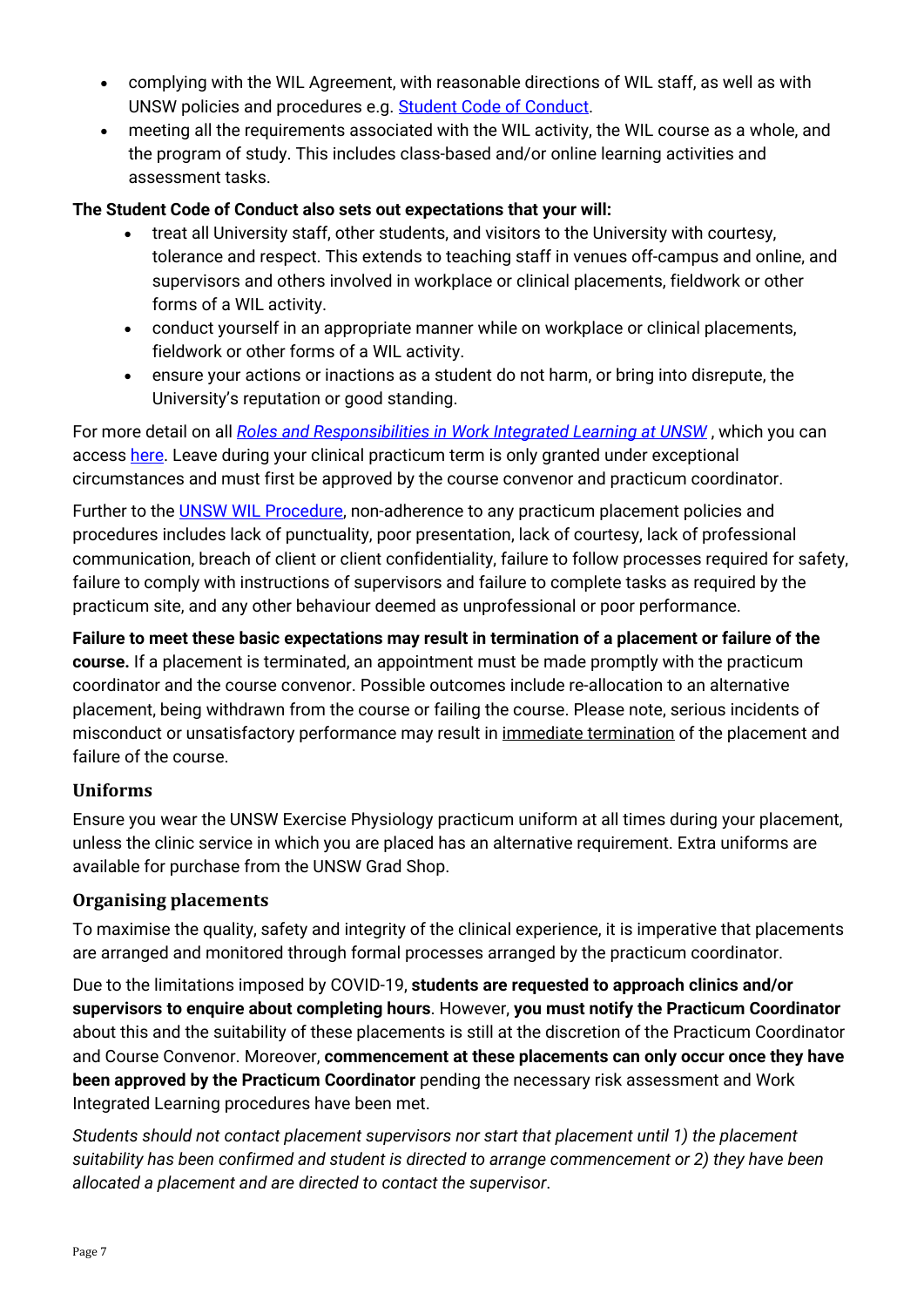# <span id="page-7-0"></span>**4. Course schedule and structure**

| <b>Week</b>       | <b>Starts</b><br><b>Monday</b> | <b>ESSA Domain of</b><br>the week                          | <b>Face to face practical class</b>            | <b>Related CLO</b> |
|-------------------|--------------------------------|------------------------------------------------------------|------------------------------------------------|--------------------|
| O-week            |                                | (inc. logbooks + competencies)                             | $CLO1 - CLO5$                                  |                    |
| Week 1            |                                | Cardiovascular                                             | <b>Topic: Functional Capacity Testing</b>      | All CLOs           |
| Week 2            |                                | Musculoskeletal                                            | <b>Competency: Functional Capacity Testing</b> | All CLOs           |
| Week 3            |                                | Metabolic                                                  | <b>Topic: Exercise Programming</b>             | All CLOs           |
| Week 4            |                                | <b>Mental Health</b>                                       | Competency: Exercise Programming               | All CLOs           |
| Week <sub>5</sub> |                                | Neurological                                               | <b>Topic: Exercise Delivery</b>                | All CLOs           |
| Week 6            |                                |                                                            |                                                |                    |
| Week 7            |                                | Cancer                                                     | Competency: Exercise Delivery                  | All CLOs           |
| Week 8            |                                | Renal                                                      | <b>Topic: Program Evaluation</b>               | All CLOs           |
| Week 9            |                                | Respiratory                                                | Competency: Program Evaluation                 | All CLOs           |
| Week 10           |                                | Exam practice (time/date will be scheduled closer to date) | All CLOs                                       |                    |
| <b>Study</b>      |                                |                                                            |                                                |                    |
| <b>Exams</b>      |                                | Final clinical exam (time/date can be viewed via myUNSW)   | All CLOs                                       |                    |

This course consists of 10 hours of class contact hours.

*Note: while each Clinical Workplace Assessment (CWA) competency has been aligned with a specific ESSA domain, this does not mean that competency can only be assessed with a client matching that domain. They are structured this way to allow you practice during your classes with demonstrator feedback prior to being assessed during the following week's class. We encourage you to also practice these skills at your placement sites and seek additional feedback from your supervisors.* 

*.*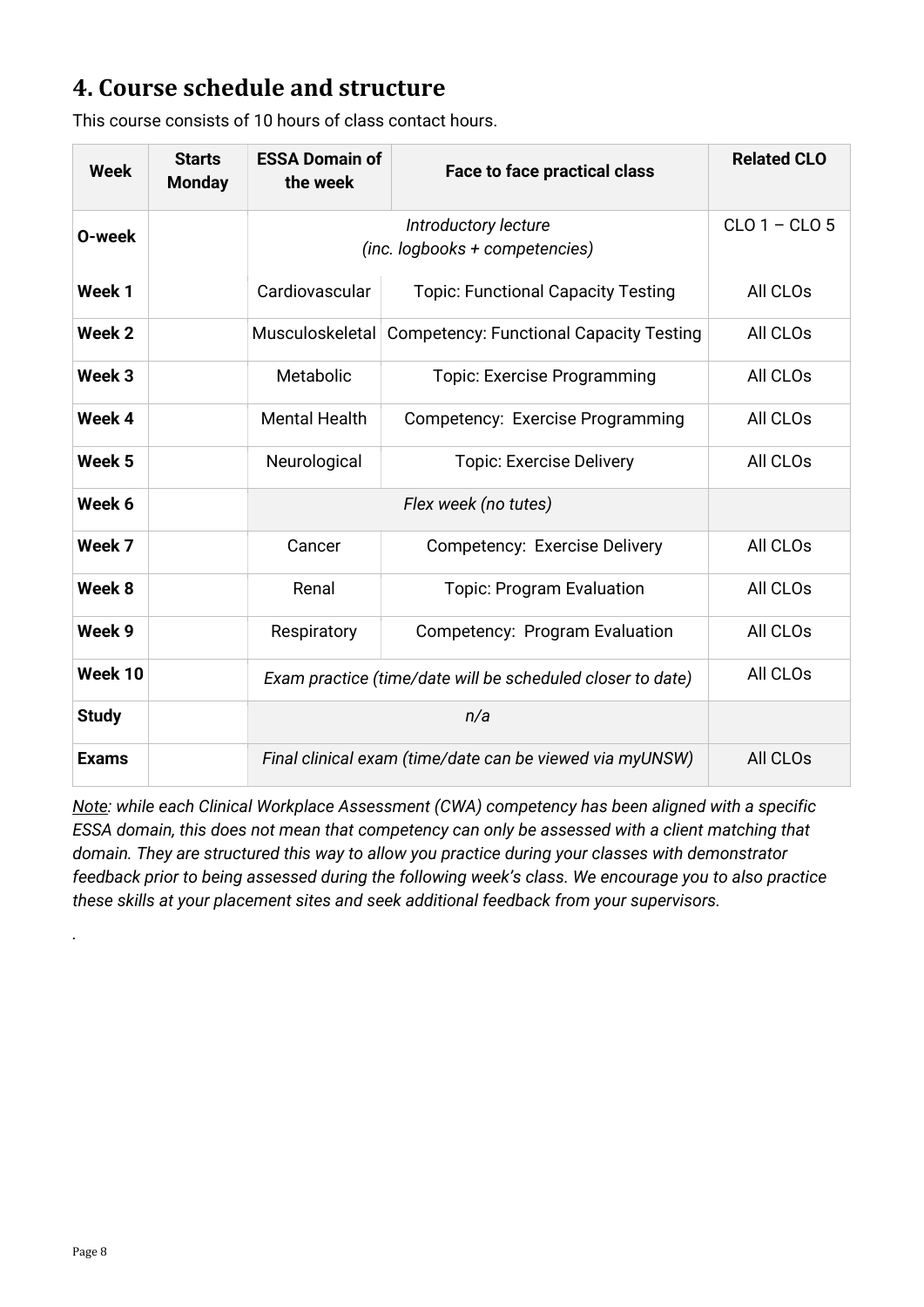# <span id="page-8-0"></span>**5. Assessment**

# <span id="page-8-1"></span>**5.1 Assessment tasks**

These tasks have been chosen as tools to enhance and guide your learning as well as a way of measuring performance and are therefore a central teaching strategy in this course. The assessments for this course comprise a practicum skills portfolio (50%) and a clinical skills exam (50%).

| <b>Assessment task</b>                                                                 | Weight | Due date                                                                                                                                            |                                                                          |  |
|----------------------------------------------------------------------------------------|--------|-----------------------------------------------------------------------------------------------------------------------------------------------------|--------------------------------------------------------------------------|--|
| <b>Assessment 1:</b><br><b>Practicum Skills</b><br>Portfolio, comprising:              | 50%    | Deadline is 6pm on the dates noted below.                                                                                                           |                                                                          |  |
| 1) Practicum Skills<br>Portfolio Part 1:<br>Practicum logbook                          | (20%)  | Initial (formative feedback only)<br>Final submission of summary statement<br>and complete signed logbook.                                          | Friday 17/06/2022<br>(Week 3)<br>Friday 05/08/2022<br>(Week 10)          |  |
| 2) Practicum Skills<br>Portfolio Part 2:<br><b>Clinical Competencies</b><br>Assessment | (30%)  | Functional capacity testing (5%)<br>Exercise Programming (5%)<br>Exercise Delivery (5%)<br>Program Evaluation (5%)<br>Final supervisor report (10%) | Week 2<br>Week 4<br>Week 7<br>Week 9<br>(In your usual class)<br>Week 10 |  |
| <b>Assessment 2:</b><br><b>Objective Structured</b><br>Clinical Exam (OSCE)            | 50%    | 12 <sup>th</sup> to 25 <sup>th</sup> August (check myUNSW)                                                                                          |                                                                          |  |

*Where final assessments cannot be completed due to any applicable restrictions relating to the current COVID-19 pandemic, grades will be switched to satisfactory/fail.*

#### **Grading structure:**

The grade outcome for this course is a **Satisfactory/Unsatisfactory grade (i.e pass/fail with no numerical grade on your transcript).** However, HESC4622 assessments utilise a 5-point grading scale to provide feedback on performance of key tasks to assist in your learning and development.

| <b>High Distinction</b> | <b>Credit</b> | <b>Borderline</b> | Fail | Not done/Not<br>attempted |
|-------------------------|---------------|-------------------|------|---------------------------|
| 90%                     | 70%           | 50%               | 30%  | 0%                        |

You must achieve 50% across all assessable items to be deemed 'satisfactory' to pass this course (30- 49% is a fail). i.e., if you receive between 50 and 100% across this course, you will achieve a satisfactory outcome.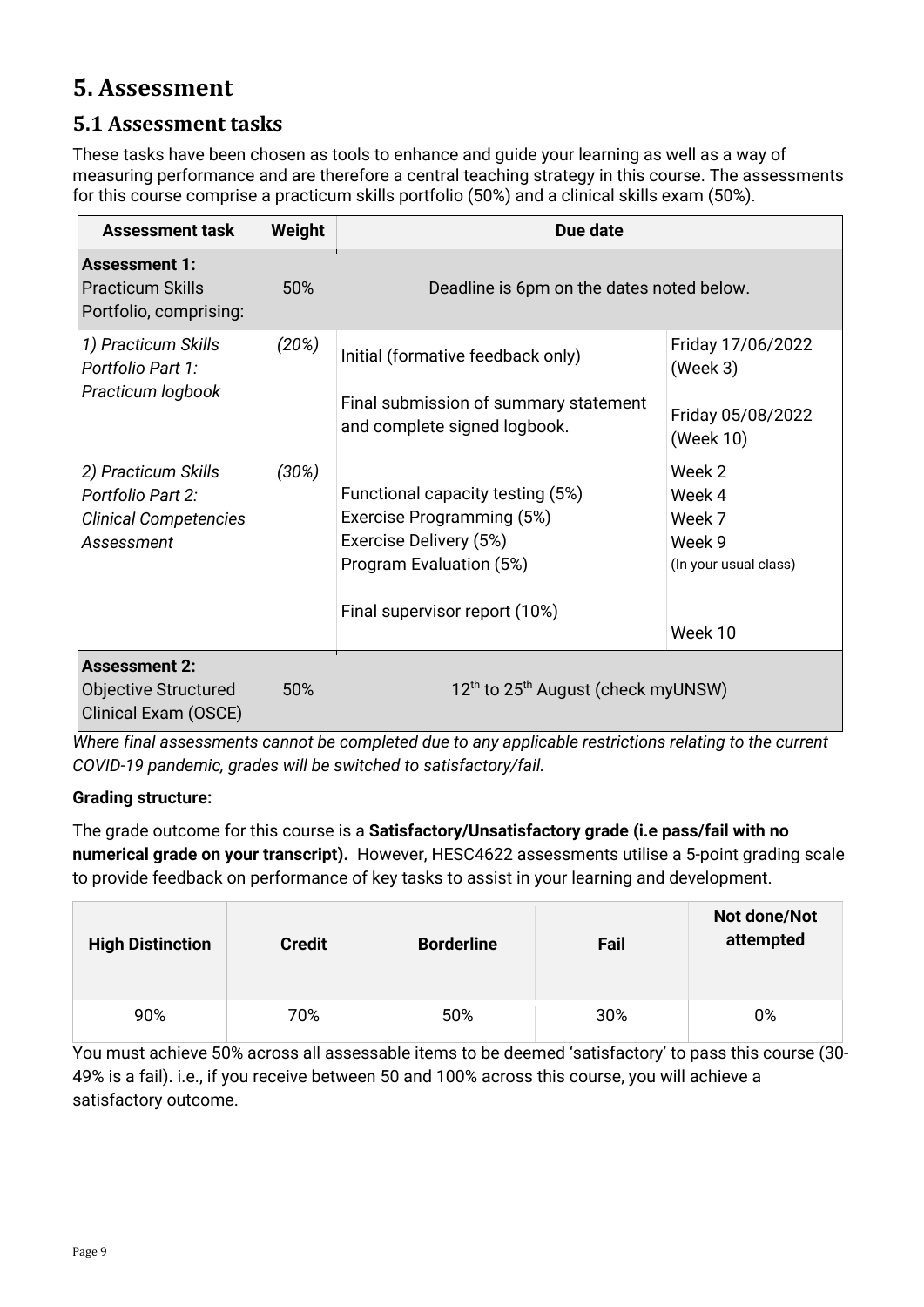#### **Assessment 1: Practicum Skills Portfolio (50%)**

Your portfolio consists of two components:

#### **Part 1: Practicum skills portfolio Part 1: Practicum logbook (20%)**

As an ESSA accredited program, UNSW must ensure you meet the [minimum ESSA requirements](https://www.essa.org.au/Public/EDUCATION_PROVIDERS/Practicum.aspx) and that both you (the student) and UNSW can provide evidence of this. The evidence of your experience, if required, will be provided to ESSA in the form of a logbook with summary statement. The logbook is housed within the InPlace system which is your work integrated learning software. You will complete a logbook of your hours in this system which is then verified by your placement provider. Once logged in, there is a template that you follow for each placement. You will receive a training session on InPlace prior to commencing your log books. You will receive formative feedback on your logbook prior to census date. **At the end of week 10, all hours must have been logged and submitted via InPlace**. You will also be required to complete a summary statement in InPlace capturing what you have done in your placement. More information will be provided in the introductory lecture around how to use InPlace and about the support available to you.

Your logbook and summary statements will be assessed according to a rubric that will be provided in week 1 of term.

#### **Part 2: Practicum Skills Portfolio Part 2: Clinical Competencies Assessment (30%)**

The clinical competencies assessed in this course are industry standard skills which you have developed throughout your degree and will be reinforced in this course. Competencies will be assessed in your face to face classes. You will be assessed on 4 competencies throughout the term (approximately one every two weeks) in your class. If you do not pass a competency during your scheduled class time, you will be given an opportunity to sit a make-up competency assessment in the Lifestyle Clinic in week 6 and week 10. Each competency is worth 5 % and is marked according to the grading structure provided in this outline (P+ scale).

In addition, at the end of each placement your supervisor will submit a placement report where they will have rated your performance/competency throughout your placements. This component is worth 10% of your final grade. The supervisor report will be submitted by the supervisor via InPlace.

The clinical competencies you will be assessed on are:

- 1. Functional capacity testing (5%)
- 2. Exercise Delivery (5%)
- 3. Exercise Programming/Prescription (5%)
- 4. Program evaluation (5%)

#### Supervisor report (10%)

Your competencies will be assessed using a standardised rubric that will be provided in week 1 of term.

**IMPORTANT**: **Failure to submit the complete Practicum Skills Portfolio (Both part 1 and part 2) by the due date/s will result in being ineligible to sit your final clinical examination and you will therefore fail the course, unless you have applied for special consideration and this has been approved by central.**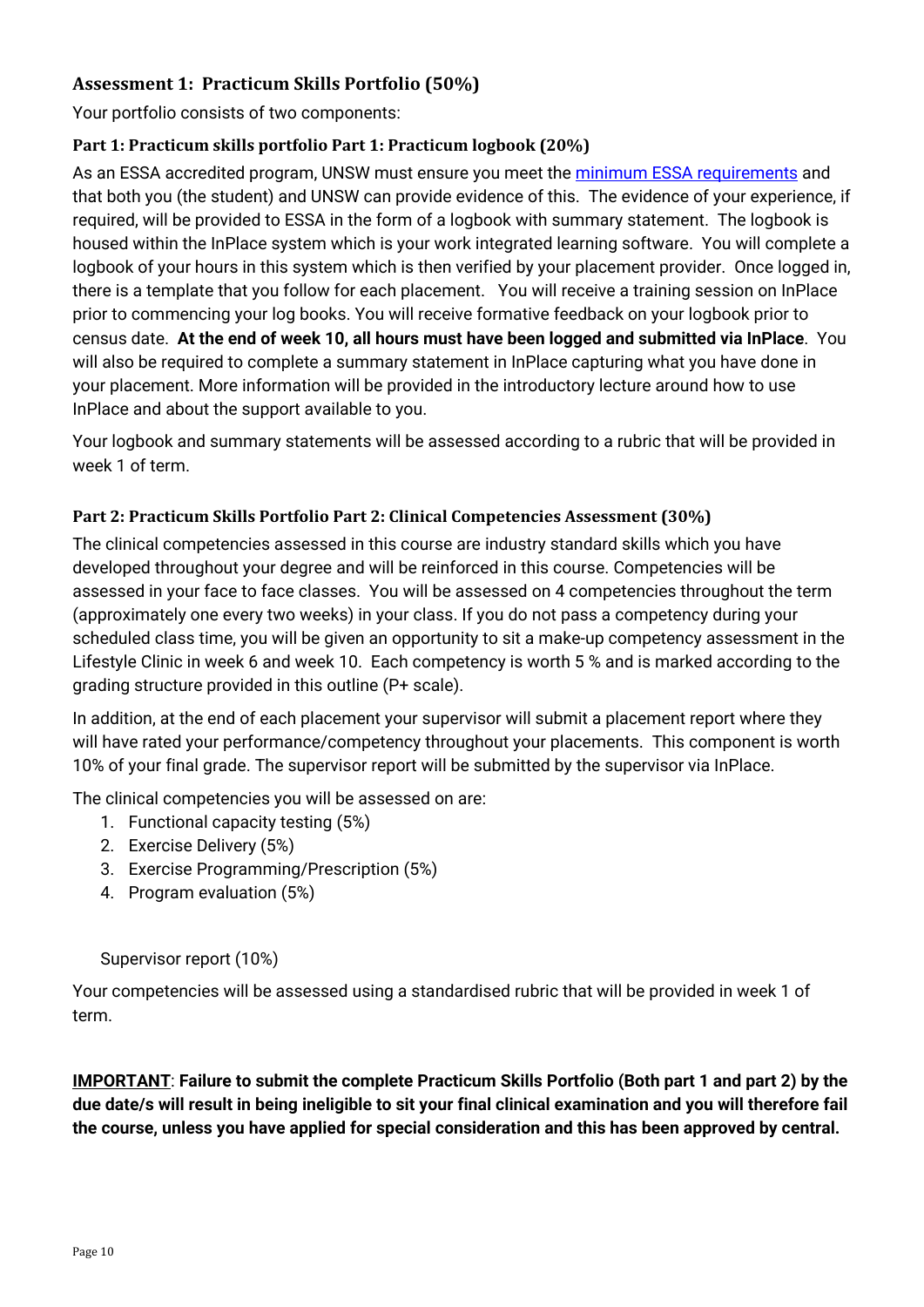#### **Assessment 2: Objective Structured Clinical Exam (OSCE) (50%)**

#### **The Final Clinical Assessment is a hurdle requirement for successful completion of HESC4622 – you must pass this assessment (50%) to pass the course. Practice and assessment of individual competencies through the term will help you achieve overall competency in your final exam.**

ESSA requires our graduates to demonstrate attainment of competency as an entry level practitioner in exercise assessment, prescription and delivery in clinical populations (specifically, cardiovascular, metabolic and/or musculoskeletal). The Final Clinical Assessment is designed to assess students' abilities in performing various practical skills commonly used in exercise science and exercise physiology. The assessment environment will simulate clinical scenarios with simulated clients wherever possible.

Students will be assessed on communication, procedural and technical abilities in a range of activities relevant to ESSA's Professional Standards. Attainment of competency in exercise assessment, prescription and delivery within apparently healthy and clinical populations must be demonstrated.

If your performance does not demonstrate attainment of competency as an entry level practitioner in exercise assessment, prescription and delivery, you may be asked to perform a supplementary assessment. If you fail to pass this supplementary assessment, you will need to re-enrol in the course and complete all assessments again.

#### **Further information:**

UNSW grading system:<https://student.unsw.edu.au/grades>

UNSW assessment policy:<https://student.unsw.edu.au/assessment>

#### <span id="page-10-0"></span>**5.2 Assessment criteria and standards**

**HESC4622** clincal exam structure and marking criteria

Student will have **5min reading time**, followed by **15min assessment** – this will include:

- **A brief discussion (max. 5min) with the examiner** including the most appropriate assessments and exercises using the evidence-base for the client presentation, with reference to any safety / risks / considerations / contraindications and mitigation plan, and explanation of the exercise program these assessments will inform.
- Followed by **up to 10min to perform ONE assessment and ONE exercise with a simulated client**, describe a basic exercise program and provide education where necessary. You are expected to select the most appropriate evidence-based

#### **Assessment**

- $\Box$  (C) Clear explanation of assessment and its purpose
- $\Box$  (P) Assessment was performed in logical order
- $\Box$  (C) Test results relayed appropriately and interpreted correctly
- $\Box$  (P) Client management appeared confident and knowledgeable whilst performing the assessment, able to request additional client information where required
- $\Box$  (T) Demonstration was appropriate
- $\Box$  (T) Execution (correct use/set up of equipment, correction of technique where necessary)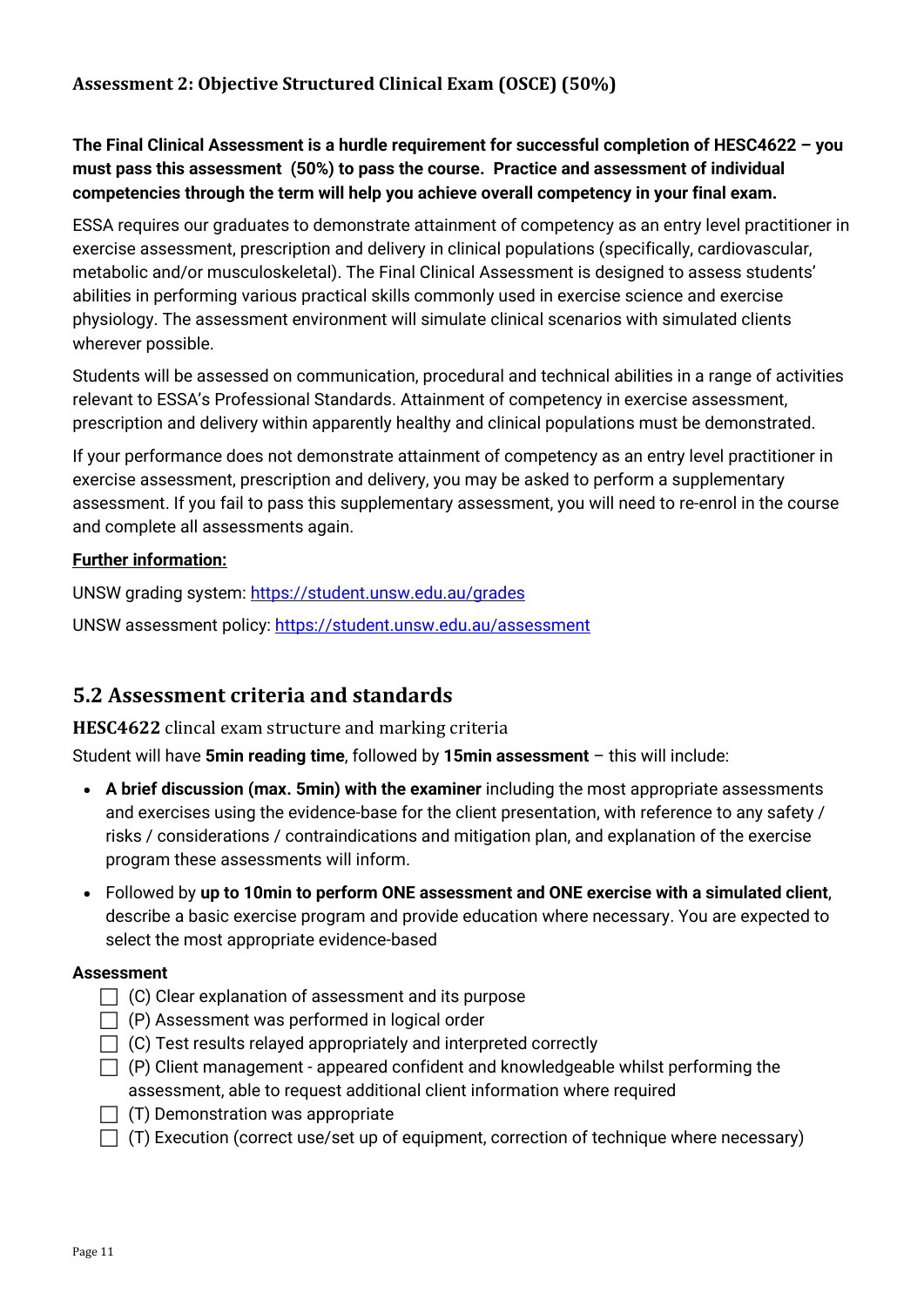#### **Exercise Delivery/Prescription**

- $\Box$  (C) Explanation of purpose of exercise; instruction of exercise (including
	- progression/regression where necessary)
- $\Box$  (T) Demonstration was appropriate
- $\Box$  (T) Execution (correct use/set up of equipment)
- $\Box$  (T) Able to identify incorrect technique and respond appropriately

#### **Justification**

- $\Box$  (P) Assessment/s (references, position statements, evidence-based approach, allowance for considerations/contraindications to exercise)
- $\Box$  (P) Exercise/s including FITT appropriate for client's presentation (references, position statements, evidence-based approach, allowance for considerations/contraindications to exercise)
- $\Box$  (P/C) Education provided covers the key aspects of exercise and lifestyle appropriate for client's presentation (references, position statements, evidence-based approach)

#### **General**

- $\Box$  (C) Sound introduction and determined who the client is and reason for visit
- $\Box$  (P) Client management throughout Assessment/Exercise (e.g. checked for understanding, technique, monitored appropriately)
- $\Box$  (P) Safety and Risk stratification was considered (e.g. reasons to stop exercise, appropriate monitoring, appropriate response to Client signs/symptoms during Assessment/Exercise)
- $\Box$  (C) Active listening, mix of open/closed questions, clear, concise language, appropriate questions/responses for client knowledge level
- $\Box$  (C) Rapport throughout

All examinations may be recorded for assessment, quality assurance and research purposes.

#### <span id="page-11-0"></span>**5.3 Submission of assessment tasks**

#### **Late Submission**

Late submissions will be penalised at 5% per day capped at five days (120 hours). Students will not be permitted to submit their assessments after this date.

Extracurricular activities, including work, sport or external will not be accepted as a reason.

#### **Special Consideration**

If you experience a short-term event beyond your control (exceptional circumstances) that impacts your performance in a particular assessment task, you can apply for Special Considerations.

You must apply for Special Consideration **before** the start of your exam or due date for your assessment, except where your circumstances of illness or misadventure stop you from doing so.

If your circumstances stop you from applying before your exam or assessment due date, you must **apply within 3 working days** of the assessment, or the period covered by your supporting documentation.

More information can be found on the [Special Consideration website.](https://www.student.unsw.edu.au/special-consideration)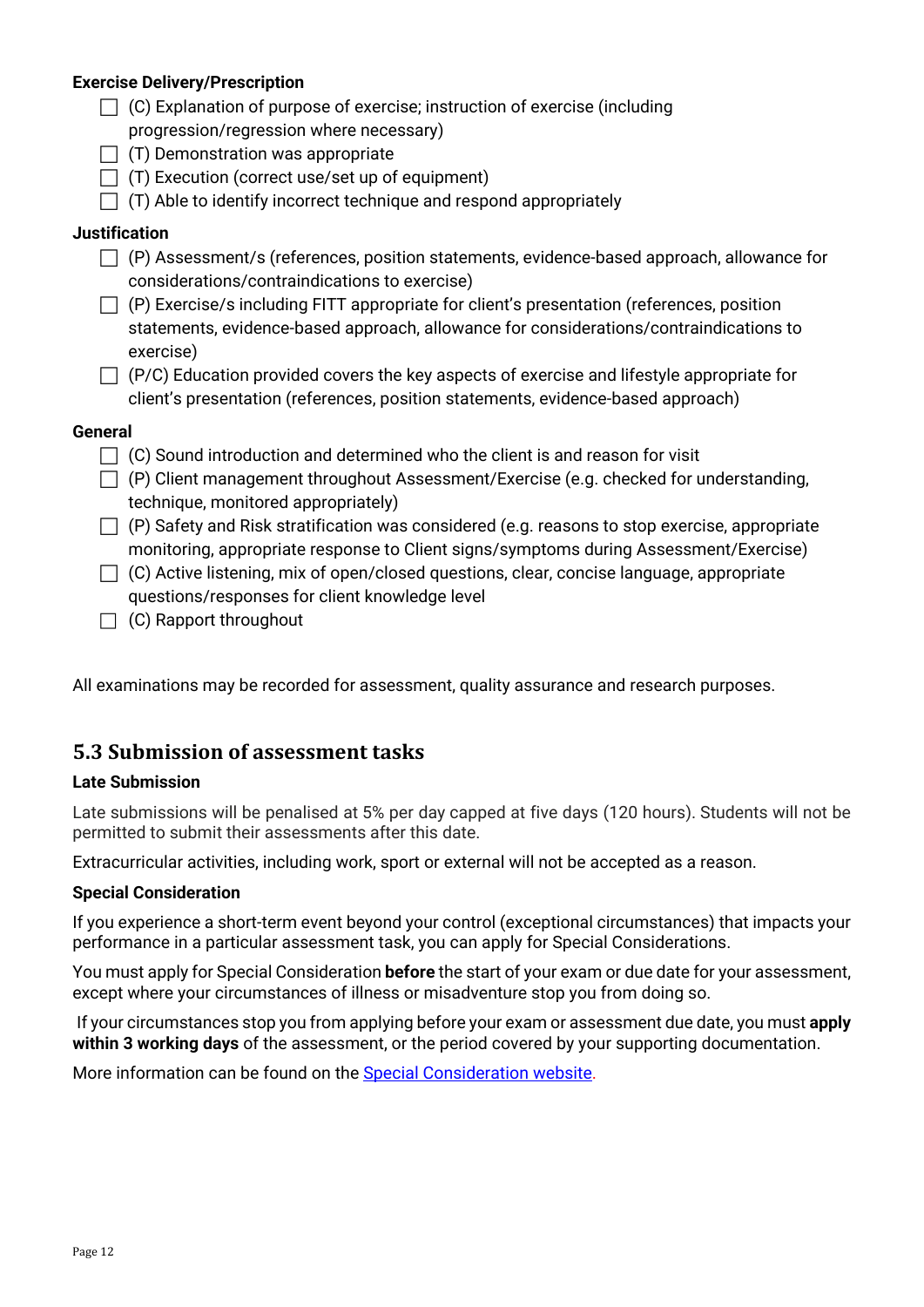# <span id="page-12-0"></span>**5.4 Feedback on assessment**

Receiving feedback is an integral part of your clinical development and responding appropriately to feedback is an important skill to develop as emerging reflective practitioners. It helps identify where you stand in developing your clinical competence while also providing input on how you can improve.

Students will be able to access their feedback for each Clinical Workplace Assessment competency immediately after assessment via [InPlace.](https://unsw-signon-au.inplacesoftware.com/)

Feedback for all other assessment items will be provided within 10 business days. Formative feedback will be provided on your logbooks prior to census date.

# <span id="page-12-1"></span>**6. Academic integrity, referencing and plagiarism**

**Referencing** is a way of acknowledging the sources of information that you use to research your assignments. You need to provide a reference whenever you draw on someone else's words, ideas or research. Not referencing other people's work can constitute plagiarism.

Further information about referencing styles can be located at <https://student.unsw.edu.au/referencing>

*Academic integrity is fundamental to success at university. Academic integrity can be defined as a commitment to six fundamental values in academic pursuits: honesty, trust, fairness, respect, responsibility and courage.*[1](#page-12-3) *At UNSW, this means that your work must be your own, and others' ideas should be appropriately acknowledged. If you don't follow these rules, plagiarism may be detected in your work.* 

*Further information about academic integrity and plagiarism can be located at:*

- *The Current Students site* <https://student.unsw.edu.au/plagiarism>*, and*
- *The ELISE training site* <http://subjectguides.library.unsw.edu.au/elise/presenting>

*The Conduct and Integrity Unit provides further resources to assist you to understand your conduct obligations as a student:* <https://student.unsw.edu.au/conduct>*.*

# <span id="page-12-2"></span>**7. Readings and resources**

Suggested Equipment

We encourage all students to purchase and maintain their own kits to make online clinical learning more accessible and relevant.

- Tape measure to measure circumferences
- Manual sphygmomanometer & stethoscope
- Theraband (at least one colour, preferably two different colours)
- Dumbbells (at least one set, at a weight suitable for upper body exercises)
- Exercise mat
- HR and activity watch (e.g. fitbit, Apple watch)

<span id="page-12-3"></span><sup>1</sup> International Center for Academic Integrity, 'The Fundamental Values of Academic Integrity', T. Fishman (ed), Clemson University, 2013.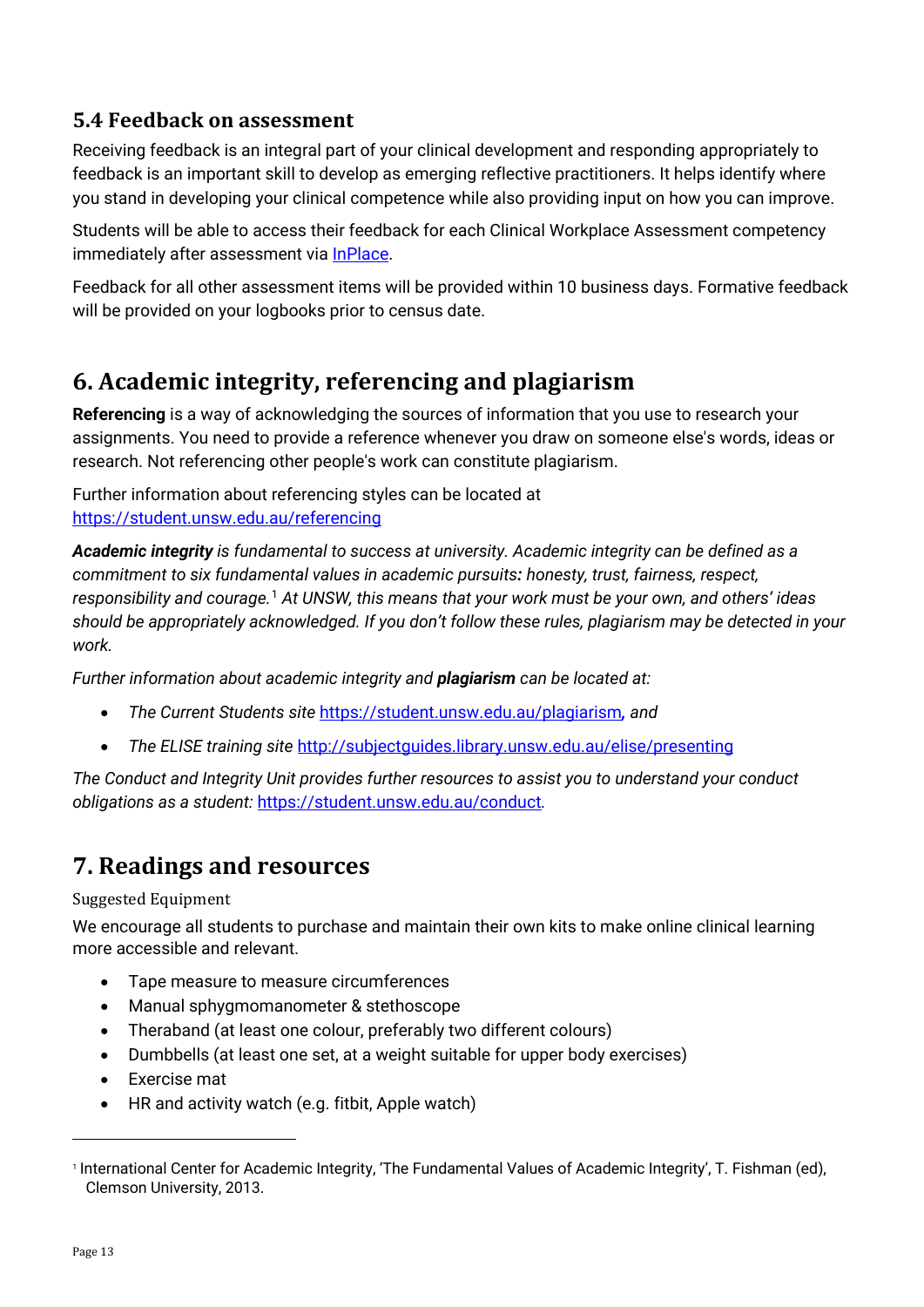As a UNSW student you may be eligible to access [Student Support Grants](https://student.unsw.edu.au/student-support-grants) – please arrange a meeting with student advisor to see if you are eligible.

Suggested Reference Articles

Range of position statements online covering a wide range of chronic illnesses:

- ESSA:<https://www.essa.org.au/>
- ACSM:<https://www.acsm.org/>

Suggested Reference Journals

- Journal of Science and Medicine in Sport
- Medicine and Science in Sports and Exercise
- Exercise and Sports Sciences Reviews
- Journal of Exercise Physiology

# <span id="page-13-0"></span>**8. Administrative matters**

Student enquiries should be submitted via student portal [https://portal.insight.unsw.edu.au/web](https://portal.insight.unsw.edu.au/web-forms/)[forms/](https://portal.insight.unsw.edu.au/web-forms/)

#### **Preparation for placements at the UNSW Medicine Lifestyle Clinic**

The Lifestyle Clinic is a compulsory placement for stage 4 clinical practicum and has certain requirements for induction and rosters.

Placement at the clinic commences with several Moodle activities, followed by an induction prior to term commencement, in addition to shadowing experienced student EP's before you can conduct any independent supervision of patients. You must be available for these induction sessions to commence a placement at the Lifestyle Clinic. *NOTE: induction is only required for your first instance of placement at the Lifestyle Clinic and is only required if you are allocated during that term.*

Students will be expected to complete their hours at the clinic by being available for at least 2 days per week. The Lifestyle Clinic will not take into consideration any extra-curricular activities in the planning of your attendance. These extra-curricular activities include anything relating to employment, voluntary work, recreational (e.g. sports) and external academic activities (conferences, courses etc.).

Leave during your placement is only granted under exceptional circumstances and must first be approved by the course convenor and practicum coordinator before approaching your supervisor.

#### **Lifestyle Clinic Placement Suspension or Termination Procedures**

Prior to commencing placement at the Lifestyle Clinic students are required to read the Lifestyle Clinic Code of Conduct and ESSA Code of Professional Conduct and Ethical Practice, and digitally sign to say they have read and understood these documents and understand the consequences of unprofessional behaviour or poor performance.

Students must acknowledge that they understand a disciplinary outcome will be imposed if students are found in breach of the Lifestyle Clinic Code of Conduct or ESSA Code of Professional Conduct and Ethical Practice. Disciplinary actions may include suspension or termination from the Lifestyle Clinic, following notification to the Practicum Coordinator, Lead Practicum Convener and Program Authority.

Students must be aware that failure to meet these expectations may result in suspension, followed by termination of placement if behaviour does not improve after that suspension.

The UNSW Medicine Lifestyle Clinic has a 3-strike policy including a verbal warning, followed by a written warning. If a student is found to have demonstrated repeated instances of unprofessional behaviour, upon the third instance, the behaviour may lead to suspension or termination of placement.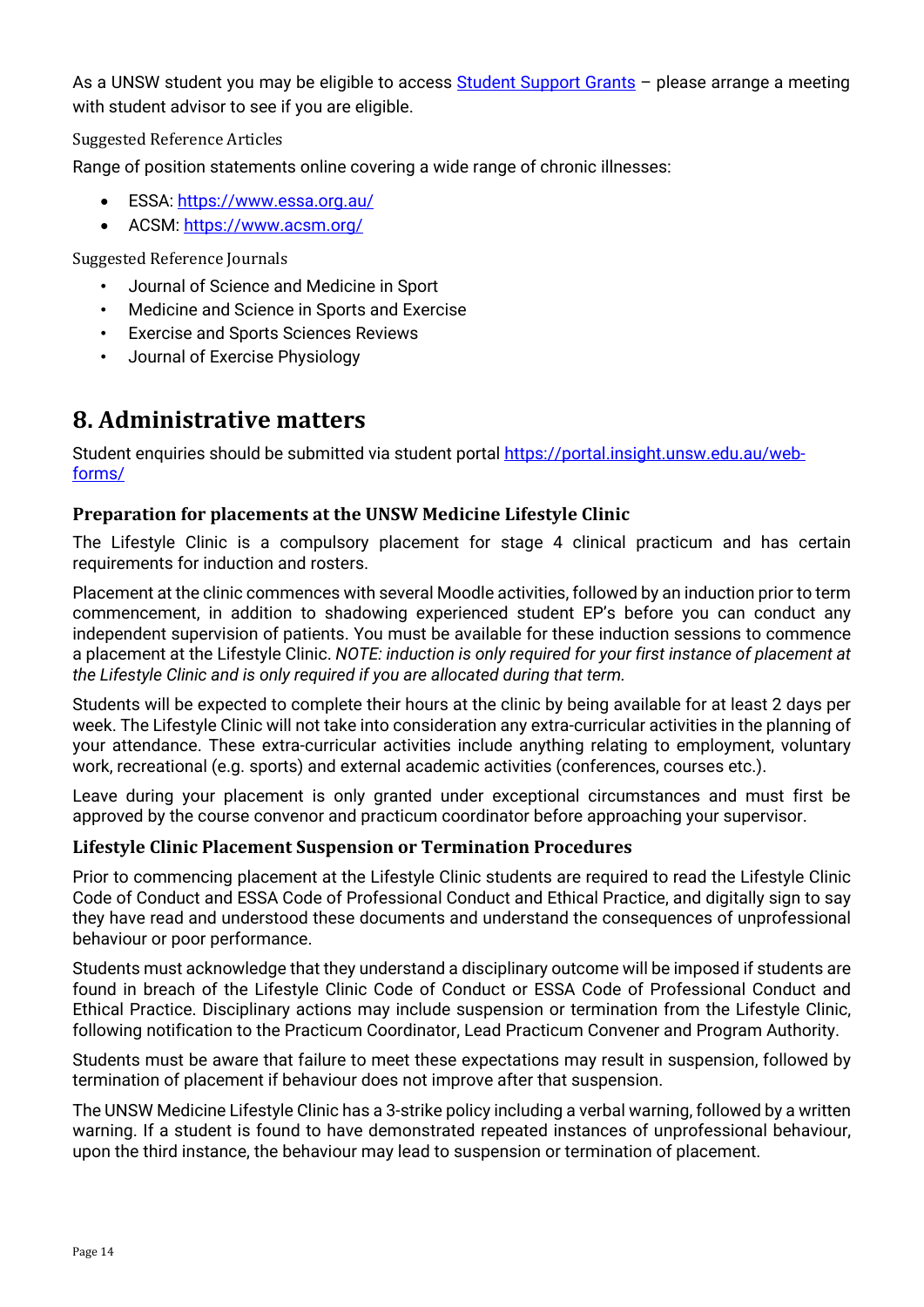The following procedure will occur when a student does not meet expectations at the UNSW Medicine Lifestyle Clinic:

#### **First Incident and Warning**

- 1. Student attends a meeting (face to face where restrictions allow) with their Clinic supervisor (AEP allocated to student for supervision) during which their poor performance is verbally discussed. This is followed up with a written summary of the discussion.
- 2. Student is given the opportunity to respond in writing to the written summary.
- 3. Incident and student response is recorded in writing on the student's file.
- 4. Student is warned if incident occurs again, they will receive a written warning.

#### **Second Incident**

- 1. Student attends a meeting with their Clinic supervisor (face to face where restrictions allow), where they receive written notification of the details of the incident.
- 2. Student is given the opportunity to respond in writing.
- 3. Incident and student response are recorded in writing on the student's file.
- 4. Student is warned if another incident occurs, they will be suspended or terminated from the Lifestyle Clinic.

#### **Third Incident and Suspension/Termination Meeting**

- 1. Student is given notice in writing of suspension or termination and impending meeting with Lead Practicum Convenor and Program Authority.
- 2. Appointment is made with student and the Lead Practicum Convenor and Program Authority.
- 3. In accordance with WIL procedures, this must occur within 20 days of suspension/termination of placement.
- 4. Student must be given 5 days notice of meeting and be told they can bring a support person to the meeting with Lead Practicum Convenor and Program Authority.
- 5. Student is informed the meeting is designed to give the student the chance to respond.
- 6. Student is provided with an explanation around the sequence of events and reasons that led to the suspension or termination of the placement.
- 7. Student gives their explanation of events verbally and then is given one week, during which the placement will be suspended, in which to respond in writing to the issues presented and design a plan for improvement.
- 8. The student's response and plan for improvement will be reviewed by their supervisor and accepted or revised in consultation with the student to arrive at a mutually agreeable plan.
- 9. Based on the student's response, and in consultation with Lifestyle Clinic management, a decision is made after the meeting by the Lead Practicum Convenor and Program Authority as to whether the student may return to the Lifestyle Clinic under close supervision, or if the placement is terminated.
- 10.Once a plan is agreed upon, the student will be either allowed to resume placement participation at reduced hours under close supervision by an AEP, or the student will be informed that their placement has been terminated.
- 11.If placement is resumed and the student is able to successfully implement the agreed plan for improvement, addressing the issues adequately, with no further instances of unprofessional behaviour, the student may return to a usual level of placement participation, with shadowing of AEPs as appropriate.
- 12.If the student returns to the Lifestyle Clinic and continues to display unprofessional behaviour, during or after undergoing the improvement plan, the student will be at risk of termination from the Lifestyle Clinic for the remainder of the term and failure of the Practicum Course.
- 13.It is noted, that in accordance with UNSW Medicine & Health's policy, a student's progression through the program may be halted if the issues raised are inadequately addressed.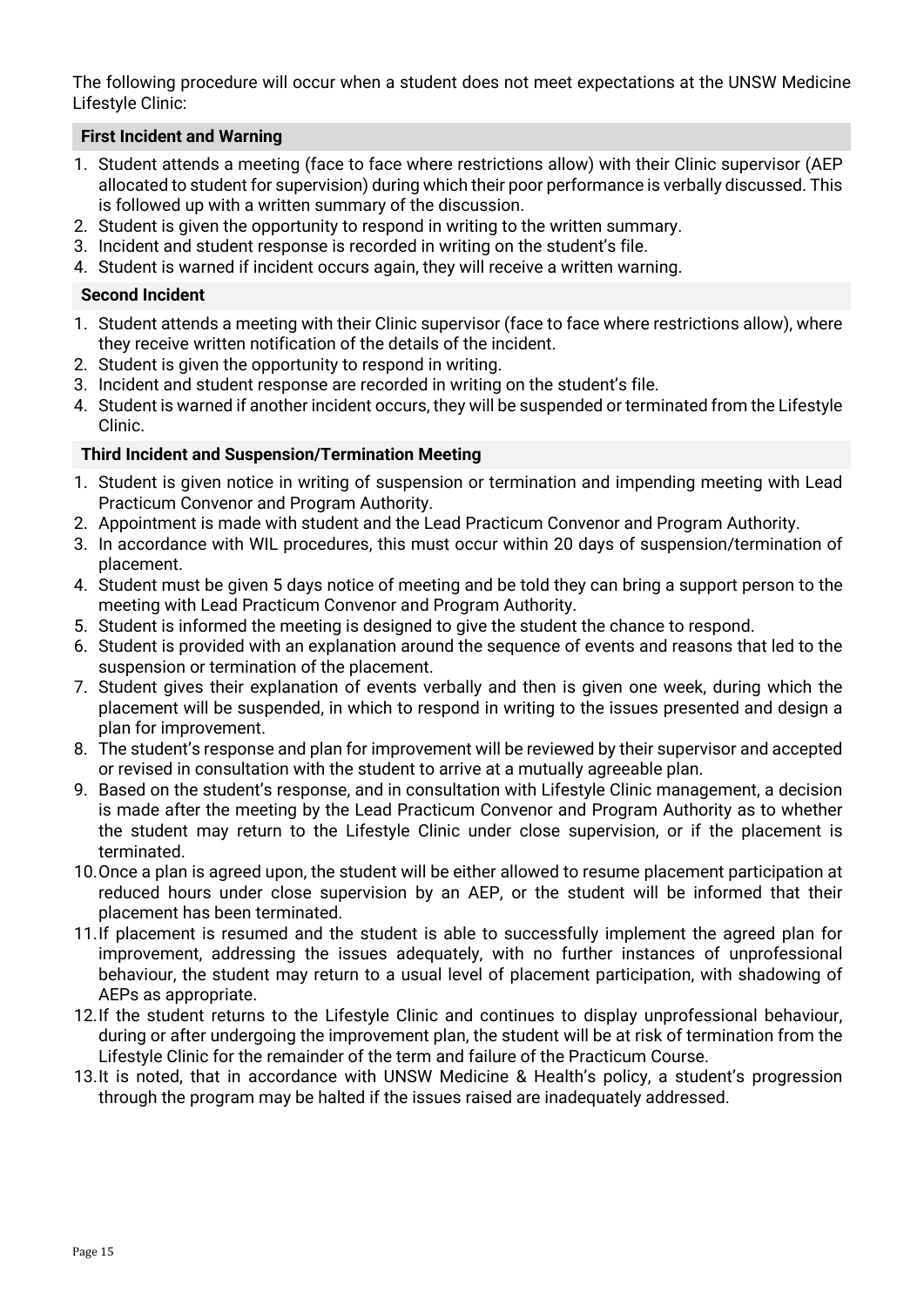#### **Following Meeting**

- 1. If it is decided the student cannot return to the Lifestyle Clinic, a WIL staff member, and any other UNSW staff required, will decide on whether a WIL activity with another partner organisation can be sought for or by the student.
- 2. Reasons for the suspension or early termination of the placement will be documented and kept in the student's file.
- 3. The outcome of the decision on a possible alternative WIL placement will be documented along with the reasons, and students will be informed of these matters in writing within 10 working days of the meeting.

Where no new WIL placement is found, the Lifestyle Clinic is not prepared to take the student, and the student is unable to complete the Course, they may withdraw from the Course in accordance with the University Enrolment and Withdrawal Procedure.

When the student is deemed to have failed the WIL Course, they will receive a Fail grade in accordance with the Assessment Implementation Procedure. They then may repeat the Course in the future.

# <span id="page-15-0"></span>**9. Additional support for students**

- The Current Students Gateway:<https://student.unsw.edu.au/>
- Academic Skills and Support:<https://student.unsw.edu.au/academic-skills>
- *Student Wellbeing and Health* <https://www.student.unsw.edu.au/wellbeing>
- UNSW IT Service Centre:<https://www.myit.unsw.edu.au/services/students>
- *UNSW Student Life Hub:* <https://student.unsw.edu.au/hub#main-content>
- *Student Support and Development:* <https://student.unsw.edu.au/support>
- *IT, eLearning and Apps:* <https://student.unsw.edu.au/elearning>
- *Student Support and Success Advisors:* <https://student.unsw.edu.au/advisors>
- *Equitable Learning Services (Formerly Disability Support Unit):* <https://student.unsw.edu.au/els>
- *Transitioning to Online Learning* <https://www.covid19studyonline.unsw.edu.au/>
- *Guide to Online Study* <https://student.unsw.edu.au/online-study>
- *Student mentors* <https://student.unsw.edu.au/mentoring>

### <span id="page-15-1"></span>**10. Health and Safety**

Activities must comply with the NSW Work and Heath Safety (WHS) regulation 2017 and NSW Work and Health Safety Act 2011. It is expected that students will conduct themselves in an appropriate and responsible manner in order not to breach OHS regulations. Further information on relevant OHS policies and expectations are outlined at: [safety.unsw.edu.au/](http://safety.unsw.edu.au/)

Hazards that may exist in placement workplaces include physical hazards such as slips, trips and falls; mechanical or electrical hazards from using inappropriate or unsafe exercise or testing equipment; mechanical or electrical hazards from disrepair of buildings; manual handling injuries from moving equipment or demonstrating an exercise with inappropriate technique; contact with infectious diseases; physical or sexual harassment and bullying.